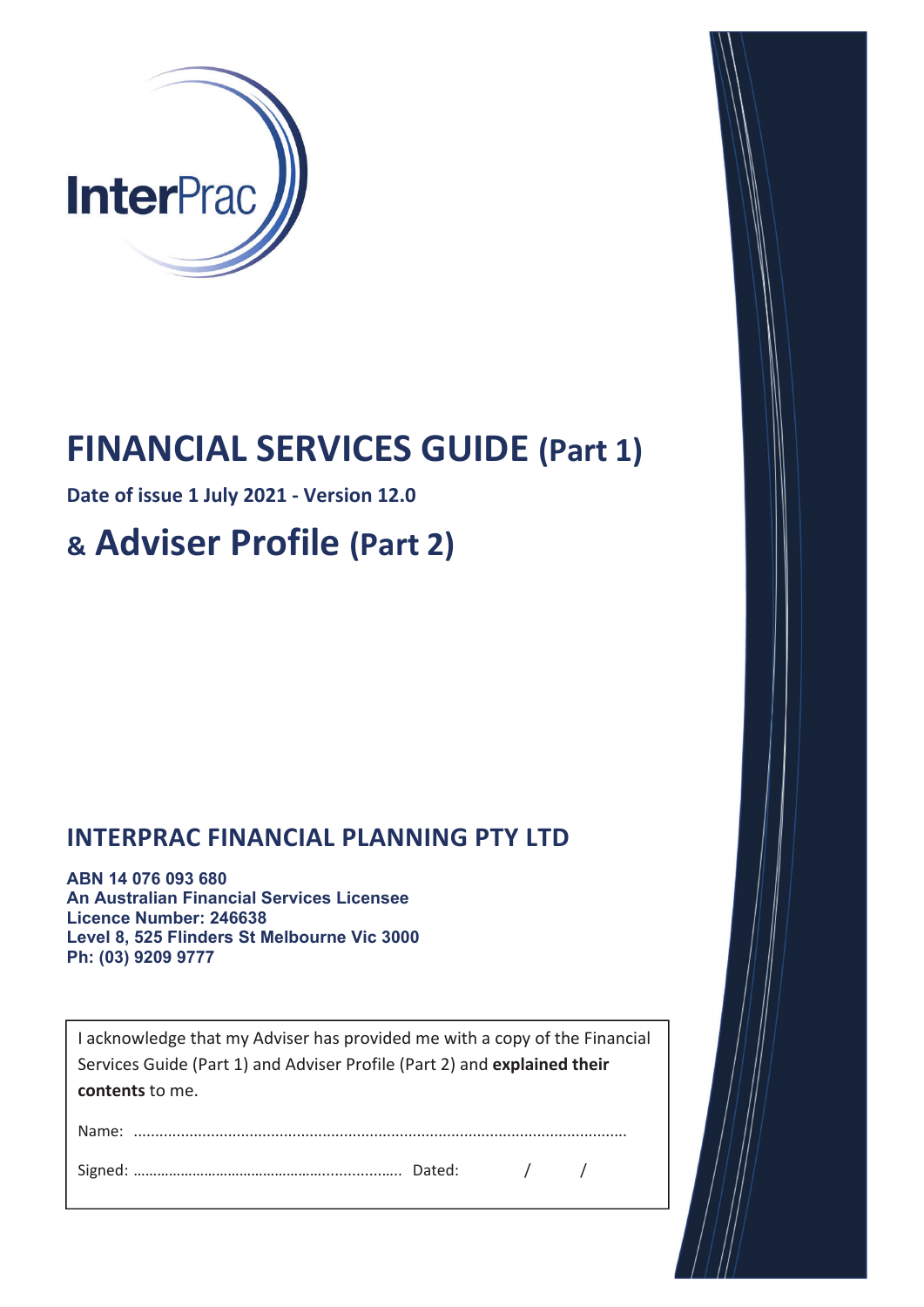

FINANCIAL SERVICES

### FINANCIAL PLANNING **FINANCIAL SERVICES GUIDE – Part 2** Adviser **Profile**

Date of Issue 08 October 2020 - Version 11.0

The financial services offered in this Guide are provided by: **Alison Hamilton** Authorised Representative No. 330261 Brisworth Financial Services Pty Ltd ABN 80 615 641 499 82 Brisbane Street Tamworth NSW 2340 **phone** (02) 6766 4716 **fax** (02) 6766 8155 **email** ahamilton@hancocks.com.au

An Authorised Representative of InterPrac Financial Planning Pty Ltd ABN 14 076 093 680 Australian Financial Services Licence Number: 246638 Level 8, 525 Flinders Street, Melbourne Vic 3000 Ph: (03) 9209 9777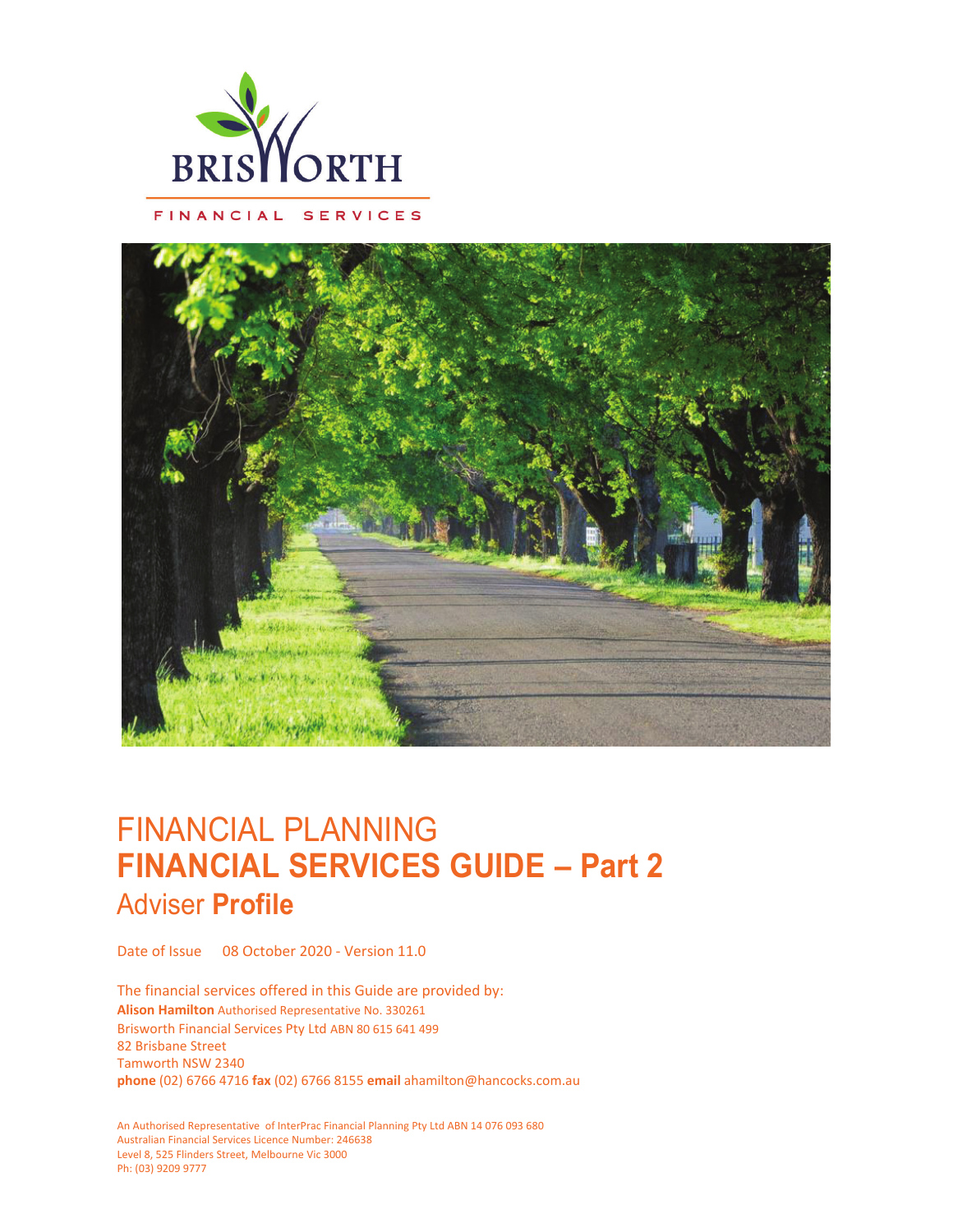#### About Your Adviser **Profile**

We understand how important financial advice is, and wish to thank you for considering engaging an InterPrac Financial Planning adviser to assist you in identifying and achieving your financial goals and objectives.

To assist you in choosing a financial planner, our advisers are required to provide a Financial Services Guide - Part 1 and an Adviser Profile - Part 2, to you **prior** to providing any personalised financial advice, products and services.

These documents provide you with information regarding the financial planning advice process and charging model used by **Alison Hamilton,** Authorised Representative No. 330261 of InterPrac Financial Planning Pty Ltd (AFSL 246638) to ensure that you have sufficient information to confidently engage **Alison Hamilton** to prepare financial advice for you.

Alison Hamilton operates under Brisworth Financial Services Pty Ltd, Corporate Authorised Representative No. 1250760.

If you have not yet received a copy of our Financial Services Guide - Part 1, please ask your Adviser for a copy or contact InterPrac Financial Planning head office.

#### About **Brisworth Financial Services Pty Ltd**

Brisworth Financial Services Pty Ltd (Brisworth) was established in 2016 in response to an opportunity identified in the market to provide a broader range of financial solutions to the clients of Hancocks Chartered Accountants (Hancocks).

At Brisworth we listen to our clients. We work with you to formulate financial stategies to help you acheive your financial goals. We are keen to smooth out the bumps on your financial journey.

#### About Your **Adviser**

Approaching a financial adviser can seem daunting at first however Alison aims to create a positive client experience. By exploring your current situation and assisting you in discovering what is really important to you. Alison will help to articulate your short, medium and long term goals that become the foundation of her advice.

Alison Hamilton is committed to being part of the journey with her clients. With an approachable demeanor, she explains strategies in an easy to understand way.

Her commitment to provide personal advice is shown through her continued education and experience. Alison gained her tertiary qualifications from the University of New England. After successfully completing further study, Alison became a member of the Institute of Chartered Accountants in September 2000 and a partner of Hancocks Chartered Accountants in 2001. Alison has also successfully completed her Diploma of Financial Planning studies.

Married to a local farmer and grazier, Alison has a strong connection to the land, and has an understanding of the many factors affecting people in regional NSW. Outside work, Alison is an active member of her parish, St Nicholas' and co-ordinates a regular ladies prayer group. She is also a director of the several not for profit organisations.

In her spare time Alison enjoys spending time with her husband and family, and trying to improve her golf score.

#### **Alison Hamilton**

Authorised Representative No. 330261

Alison Hamilton operates under Brisworth Financial Services Pty Ltd, Corporate Authorised Representative No. **1250760.** 

| Address. | 82 Brishane Street<br>Tamworth NSW 2340 |
|----------|-----------------------------------------|
| Postal:  | <b>PO Box 84</b><br>Tamworth NSW 2340   |
| Phone:   | (02) 6766 4716                          |
| Mobile:  | 0428 697 629                            |
| Fax:     | (02) 6766 8155                          |
| Fmail:   | ahamilton@hancocks.com.au               |
| Web:     | www.hancocks.com.au                     |